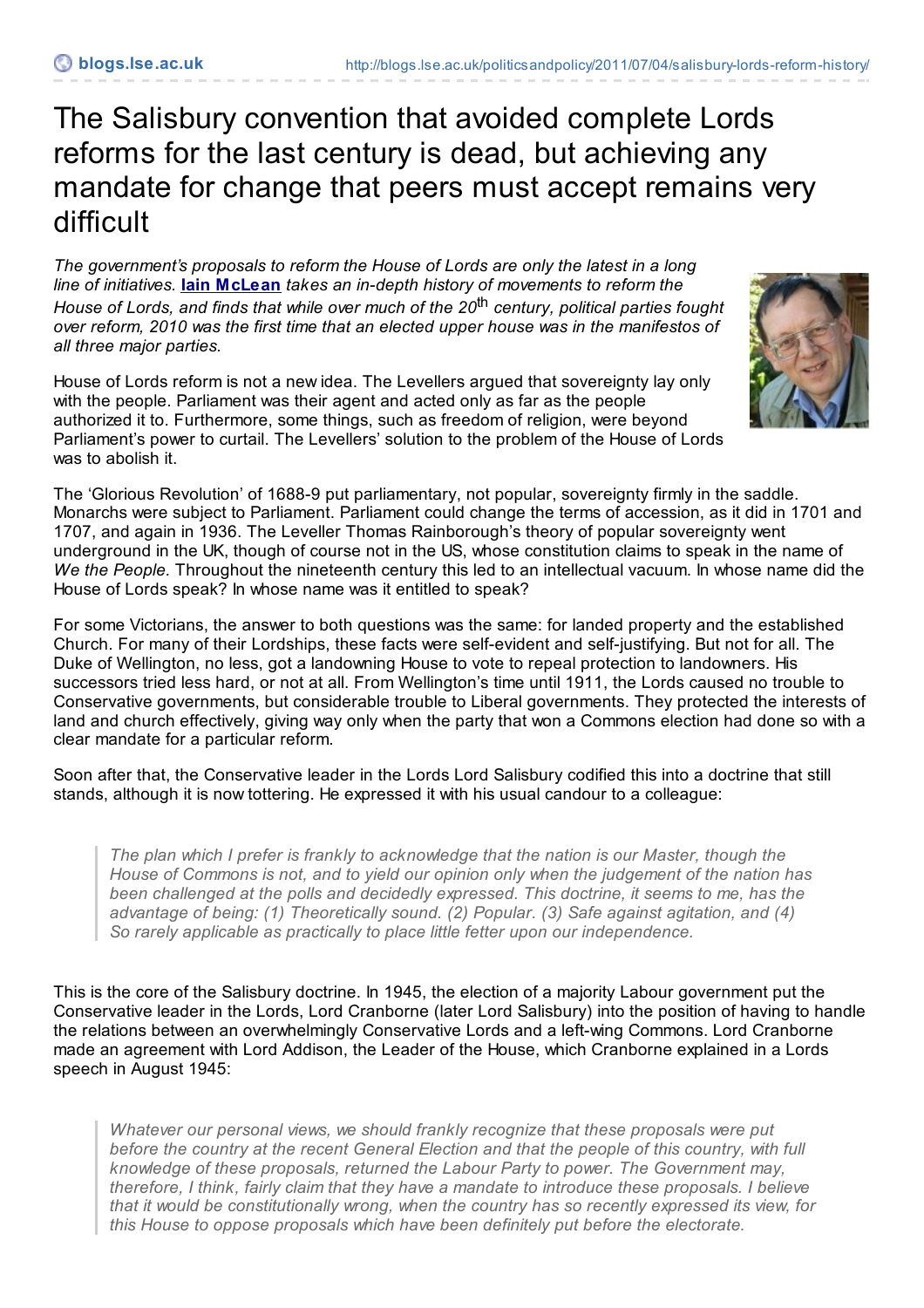This 'Salisbury-Addison convention' is generally interpreted to imply that the Lords do not vote on second or third reading against a government manifesto bill, and that they do not agree to 'wrecking amendments' to such a bill.

What, if anything, does Salisbury-Addison mean now? The Liberal Democrats say they were never party to it and do not consider themselves bound by it. And is the 2010 Coalition Agreement a government manifesto, or something else? The feisty House of Lords in the 2010 Parliament has not hesitated to lunge at promises in the Coalition Agreement. In autumn 2010 the Lords almost defeated the bill to equalise Commons constituencies and to provide for the referendum on Alternative Vote. In 2011 they defeated a proposal for elected police commissioners and look set to defeat, or heavily amend, the proposals for an elected House in the 2011 White Paper and the ensuing joint committee.

All of these were in the Coalition Agreement: therefore Salisbury-Addison does not seem to apply, and it will have to be rewritten, whether or not an elected house ensues from the 2011 White Paper. The White Paper interprets Salisbury-Addison more expansively:

*[W]hether or not a Bill has been included in a Manifesto, the House of Lords should think very carefully about rejecting a Bill which the Commons has approved (Cm 8077/2011, para. 6).*

The Labour filibuster in the Lords against the Parliamentary Voting System and Constituencies Bill in late 2010 shows that many Labour peers, at least, do not accept that interpretation. Their actions invite Conservative peers to reject the government interpretation of Salisbury-Addison when a Bill they dislike comes to them from a future Labour-controlled Commons.

## **The Make-up of the House**

Life peers arrived first in 1958, and with them the first attempts to rebalance the overwhelmingly Conservative composition of the House. All incoming (and most outgoing) Prime Ministers have created peers of their own party, and usually a proportionate number from the opposition parties. As a result, most members of the Lords now take a party whip. By the House of Lords Act 1999, most hereditary Peers left the House, leaving 92 who are replaced by by-elections among the hereditary peers of each party, with only peers who are members of the House eligible to vote.

The best-known attempt since 1911 to secure an elected house fell foul of this fact. A scheme for an elected House was devised by the Labour government of 1966-70. With many other preoccupations, the Bill was not ready for its Second Reading until February 1969. As amusingly related in the sponsoring minister's (Richard Crossman) diary, many of the Cabinet and many of his own MPs were uninterested or hostile. An alliance of extremes killed the bill. Michael Foot, on the Labour left, wanted the complete abolition of the Lords. Enoch Powell, on the Conservative right, wanted it to remain unaltered. Their weapon was time. As Parliamentarians, Foot and Powell knew that the 1911 clock was ticking: not only on the Lords reform bill but on every bill that the Labour government wanted to get through the Conservative Lords. Therefore they need not defeat the bill in the Commons, only delay it. The Cabinet dropped the bill in April 1969 in order to preserve scarce parliamentary time for its industrial relations reforms, which were also defeated, later in the same year.

In order to rely on the Salisbury-Addison convention, then, a party must put a commitment to an elected upper house in its manifesto; must win an election; and (just as important) must legislate early in its term.

The Liberals and predecessors have been in favour of an elected upper house since 1911; but, having few seats in the Commons, they have never until 2010 been able to get that commitment taken seriously. Labour enthusiasm for an elected Parliament was higher under Keir Hardie than under Tony Blair. The Blair government commissioned the (Wakeham) Royal Commission, which reported in 2000 in favour of a relatively small elected element. Recent Labour manifestoes, up to 2005, called for a more representative upper house but did not call for it to be elected. Its 2010 manifesto did. The Conservatives joined the party in 2005 and 2010. The Commons have held two multi-option votes. In 2003, they managed to defeat every option, including the status quo. Parliamentary rules therefore delivered the status quo. In 2007, they voted alternatively for an 80 per cent elected and a 100 per cent elected house. The Lords themselves have always voted to remain unelected.

The reception of the 2011 White Paper, in both Houses and in much of the media, was hostile. A Martian listening to the debates would be surprised to learn that an elected upper house was in the manifestoes of